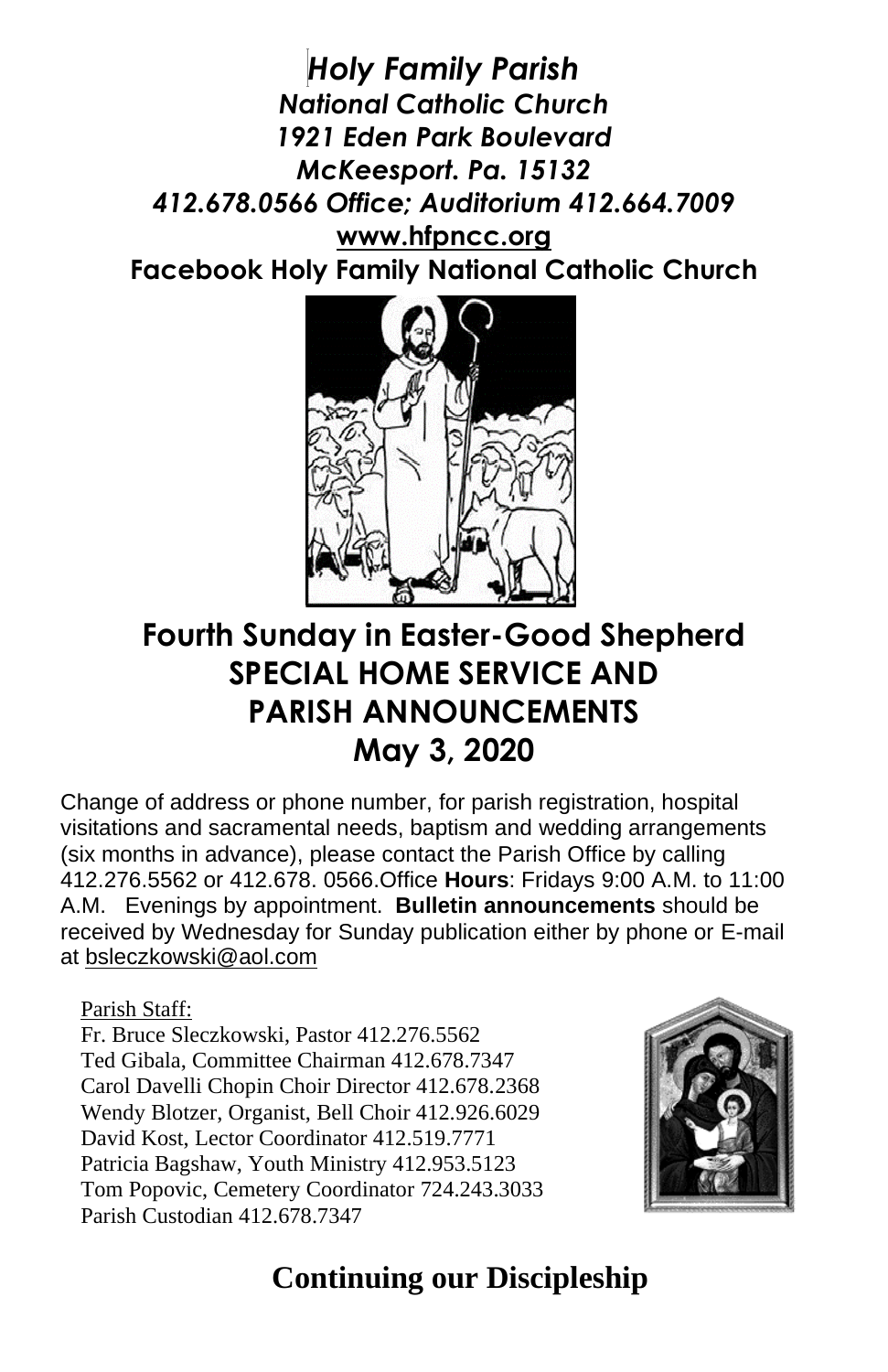# **FOURTH SUNDAY IN EASTER**

O God, from the depth of my heart I am sorry for sinning against You. Through my sins I have turned away from You, displeased You and offended You. I promise to confess my sins, to do penance and with Your grace to amend my life by following You closely and keeping Your commandments.

- C: You, My sheep, you are the sheep of My pasture, and I am your God, says the Lord God, Alleluia!
- R: Then we, Your people and the sheep of Your pasture, will give thanks to You forever; through all generations we will declare Your praise, Alleluia!
- C: Glory be to the Father and to the Son and to the Holy Spirit.
- R: As it was in the beginning, is now, and ever shall be, world with out end. Amen.

### **KYRIE**

Lord, have mercy. Christ have mercy. Lord, have mercy.

### **GLORIA**

Glory to God in the Highest, and peace to His people on earth. Lord God, heavenly King, almighty God and Father, we worship You; we give You thanks, we praise You for Your glory. Lord Jesus Christ, only Son of the Father, Lord God, Lamb of God, You take away the sins of the world: have mercy on us. You are seated at the right hand of the Father: receive our prayer. For You alone are the Holy One, You alone are the Lord, You alone are the Most High, Jesus Christ, with the Holy Spirit, in the glory of  $+$  God the Father. Amen.

### OPENING PRAYER

Let us pray. *[pause briefly]* Lord Jesus Christ, Shepherd of Your people; strengthen us through Your risen presence. May we walk with You each day and follow You in humble trust for You are the Good Shepherd, You call us by name and lead us. For You live and reign with the Father and the Holy Spirit, one God, for ever and ever.

## **PENITENTIAL RITE ACT OF CONTRITION**

**ENTRANCE HYMN** Ezekiel 34: 31, Psalm 79: 13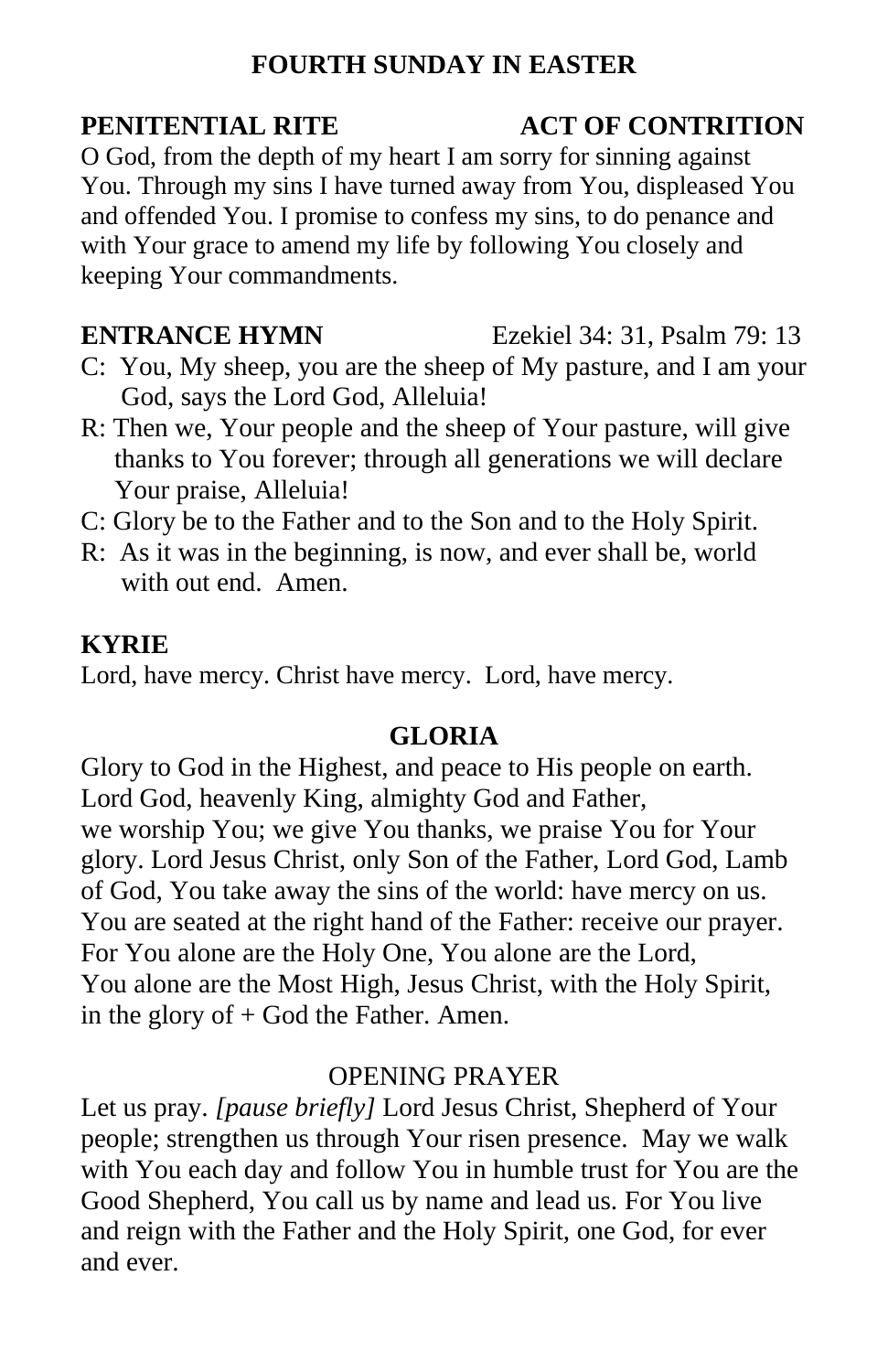# **LITURGY OF THE WORD**

## Then Peter stood up with the Eleven, raised his voice, and proclaimed: "Let the whole house of Israel know for certain that God has made both Lord and Christ, this Jesus whom you crucified." Now when they heard this, they were cut to the heart, and they asked Peter and the other apostles, "What are we to do, my brothers?" Peter said to them, "Repent and be baptized, every one of you, in the name of Jesus Christ for the forgiveness of your sins; and you will receive the gift of the Holy Spirit. For the promise is made to you and to your children and to all those far off, whomever the Lord our God will call." He testified with many other arguments, and was exhorting them, "Save yourselves from this corrupt generation." Those who accepted his message were baptized, and about three thousand persons were added that day. The Word of the Lord.

# **Responsorial Psalm 23**

# R. **The Lord is my shepherd; there is nothing I shall want.**

The LORD is my shepherd; I shall not want. In verdant pastures he gives me repose; beside restful waters he leads me; he refreshes my soul. R:

He guides me in right paths for his name's sake. Even though I walk in the dark valley I fear no evil; for you are at my side. With your rod and your staff that give me courage. R:

You spread the table before me in the sight of my foes; you anoint my head with oil; my cup overflows. R:

Only goodness and kindness follow me all the days of my life; and I shall dwell in the house of the LORD for years to come. R:

### **Second Reading 1 Peter 2:20-25**

Beloved: If you are patient when you suffer for doing what is good, this is a grace before God. For to this you have been called, because Christ also suffered for you, leaving you an example that you should follow in his footsteps. He committed no sin, and no deceit was found in his mouth. When he was insulted, he returned

# **First Reading 2: 14,36-41**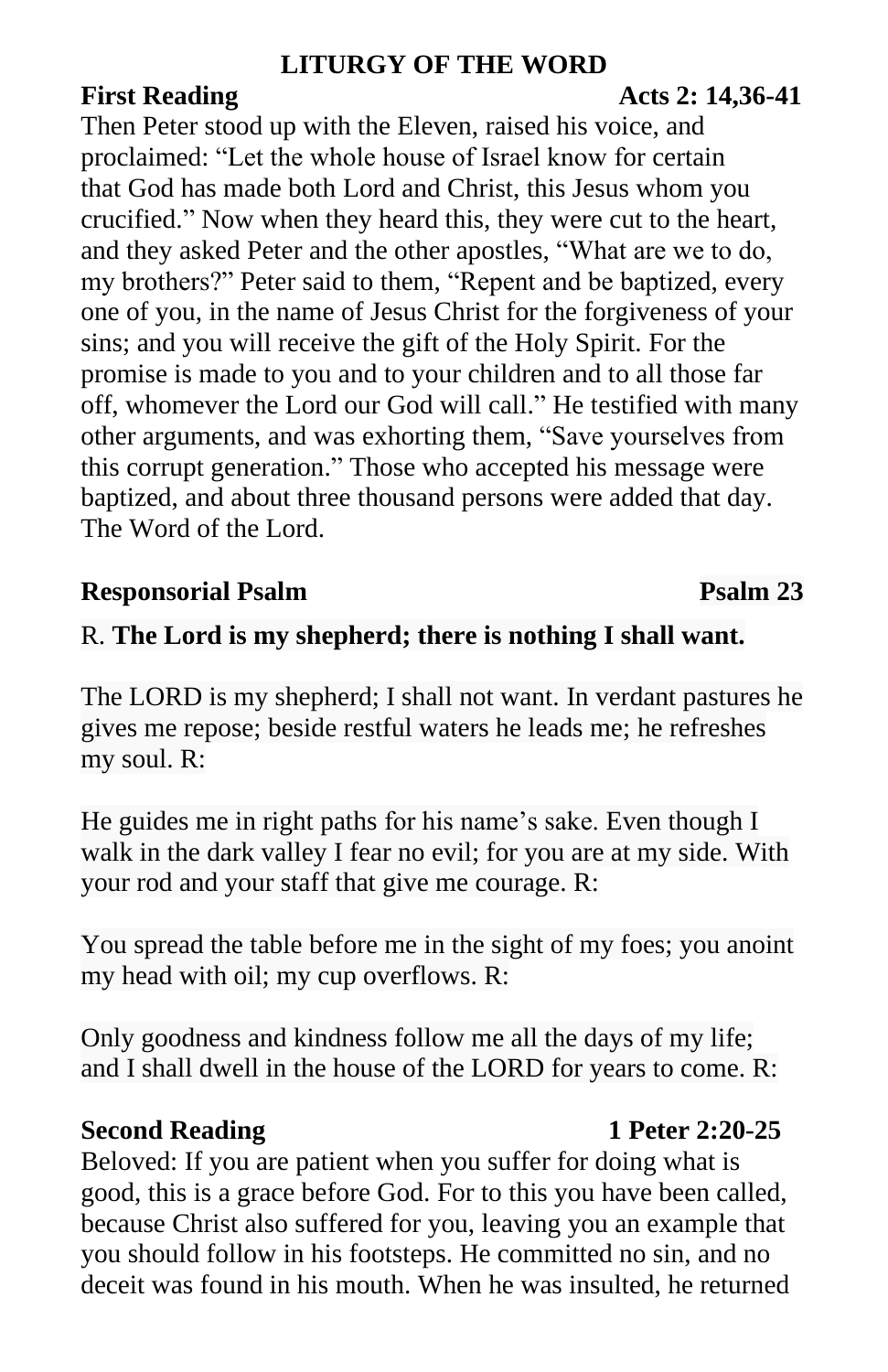no insult; when he suffered, he did not threaten; instead, he handed himself over to the one who judges justly. He himself bore our sins in his body upon the cross, so that, free from sin, we might live for righteousness. By his wounds you have been healed. For you had gone astray like sheep, but you have now returned to the shepherd and guardian of your souls. The Word of the Lord.

### **Gospel Acclamations John 10: 14**

R. Alleluia, alleluia. I am the good shepherd, says the Lord; I know my sheep, and mine know me. R. Alleluia, alleluia.

Jesus said:

"Amen, amen, I say to you, whoever does not enter a sheepfold through the gate but climbs over elsewhere is a thief and a robber. But whoever enters through the gate is the shepherd of the sheep. The gatekeeper opens it for him, and the sheep hear his voice, as the shepherd calls his own sheep by name and leads them out. When he has driven out all his own, he walks ahead of them, and the sheep follow him, because they recognize his voice. But they will not follow a stranger; they will run away from him, because they do not recognize the voice of strangers. "Although Jesus used this figure of speech, the Pharisees did not realize what he was trying to tell them. So, Jesus said again, "Amen, amen, I say to you, I am the gate for the sheep. All who came before me are thieves and robbers, but the sheep did not listen to them. I am the gate. Whoever enters through me will be saved and will come in and go out and find pasture. A thief comes only to steal and slaughter and destroy; I came so that they might have life and have it more abundantly. The Word of the Lord.

## **Commentary on Todays Readings First Reading: Acts of the Apostles 2:14.36-41**

This is the conclusion of Peter's speech last Sunday. To understand the reaction of the crowd today it would be good to read the whole account in Acts 2:14-36. The concluding line of Peter's speech is important because the two titles "Lord" and "Christ", which we rather take for granted, were extremely dramatic words to use about a man who had been crucified 50 days previously. Perhaps

# **Gospel John 10: 1-10**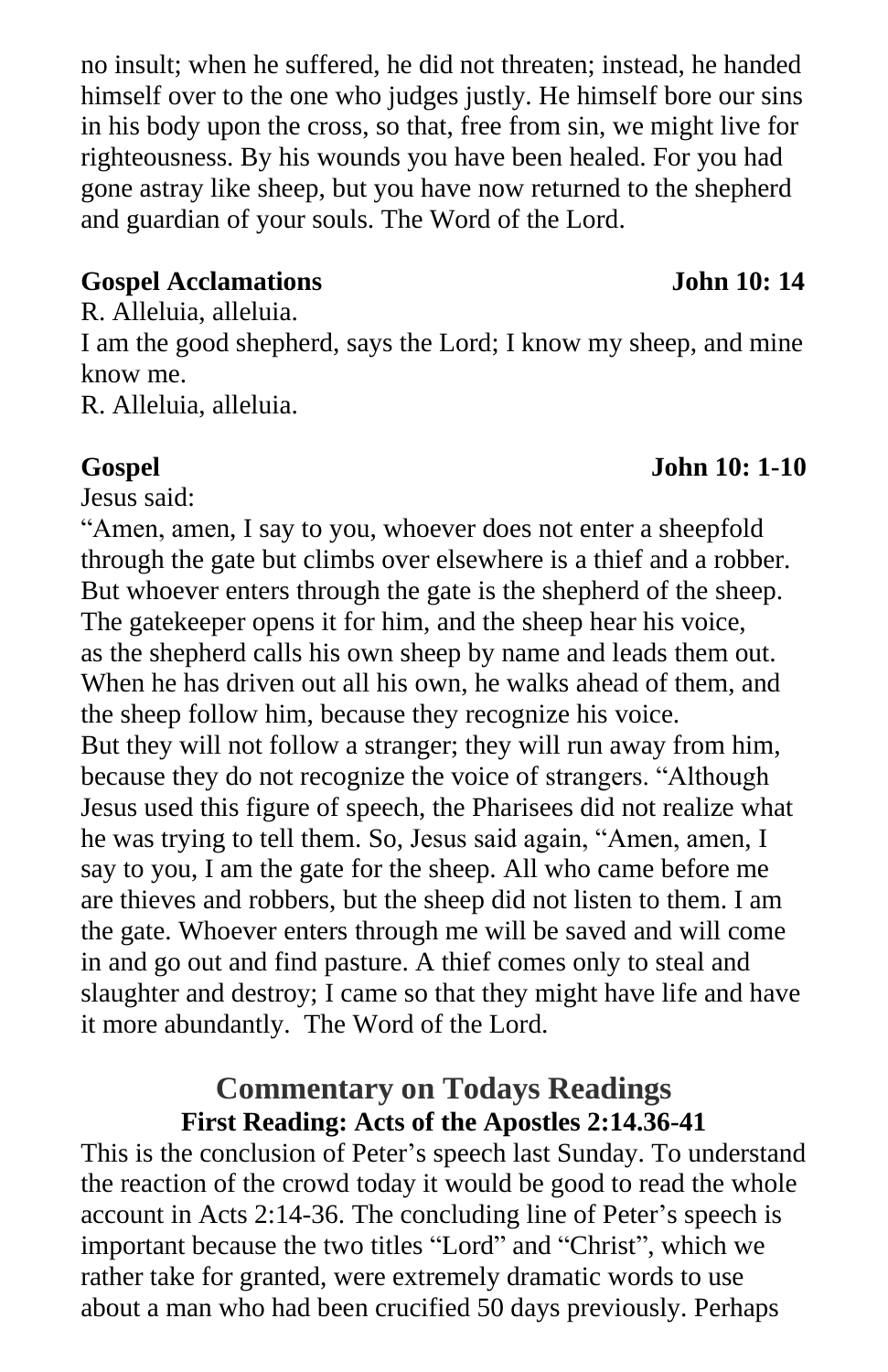you could slow down to emphasize them in reading. Do not lose the clarity in the second paragraph - be careful with the sentence "The promise that was made, /pause/ is for you, and your children, and for all those…." Read the final line very deliberately: it is still marvelous that so many people turned to the way of Jesus so suddenly: say "three thousand" almost with a sense of awe.

## **Second Reading: 1 Peter 2: 4-9**

We hear a lot of Saint Peter in Easter but what wonderful things he has to say! Today is a poetic passage on the meaning of the Passion perhaps you could compare it with the "Songs of the Suffering Servant" in Isaiah. The first sentence is like a proverb: it jumps in rather abruptly, so leave a good pause after announcing the reading, and emphasise the words "bearing punishment patiently" so that the meaning is understood, The rest of the reading goes on to explain why we should live like this: "[You should bear suffering patiently] because Christ suffered for you". Mentally underline the phrase "He was bearing our faults" The last line is very much a "here and now" phrase: You (= the baptised congregation) had gone astray...now you (the congregation) have come back (by baptism and its renewal).

# **Gospel Reading John 10: 1-10**

Our Gospel reading can be a fusion of two parables. The first is a picture of a sheepfold into which two parties seek to enter, an intruder and the shepherd himself. This parable refers to the fake shepherd of Israel. The second parable concerns the relationship between the sheep and the shepherd. You can fuse these parables together. Jesus as seen by the author of John's Gospel identifies with both the gate and the shepherd. Both make the same point. The Gospel also shows the love of the Shepherd to the sheep. In other words. Jesus loves us.

# **Reflections**

This Sunday is traditionally known as Good Shepherd Sunday. Once more we heard the words of the great psalm: "The Lord is my Shepherd" for our responsorial. There is a story told that one day Jesus came upon a shepherd who was overcome with sorrow. "Why are you so sad, Jesus asked." "Because I have lost one of my sheep, the shepherd replied, and though I have looked all over for it, I have not found it. It my be that the wolf has already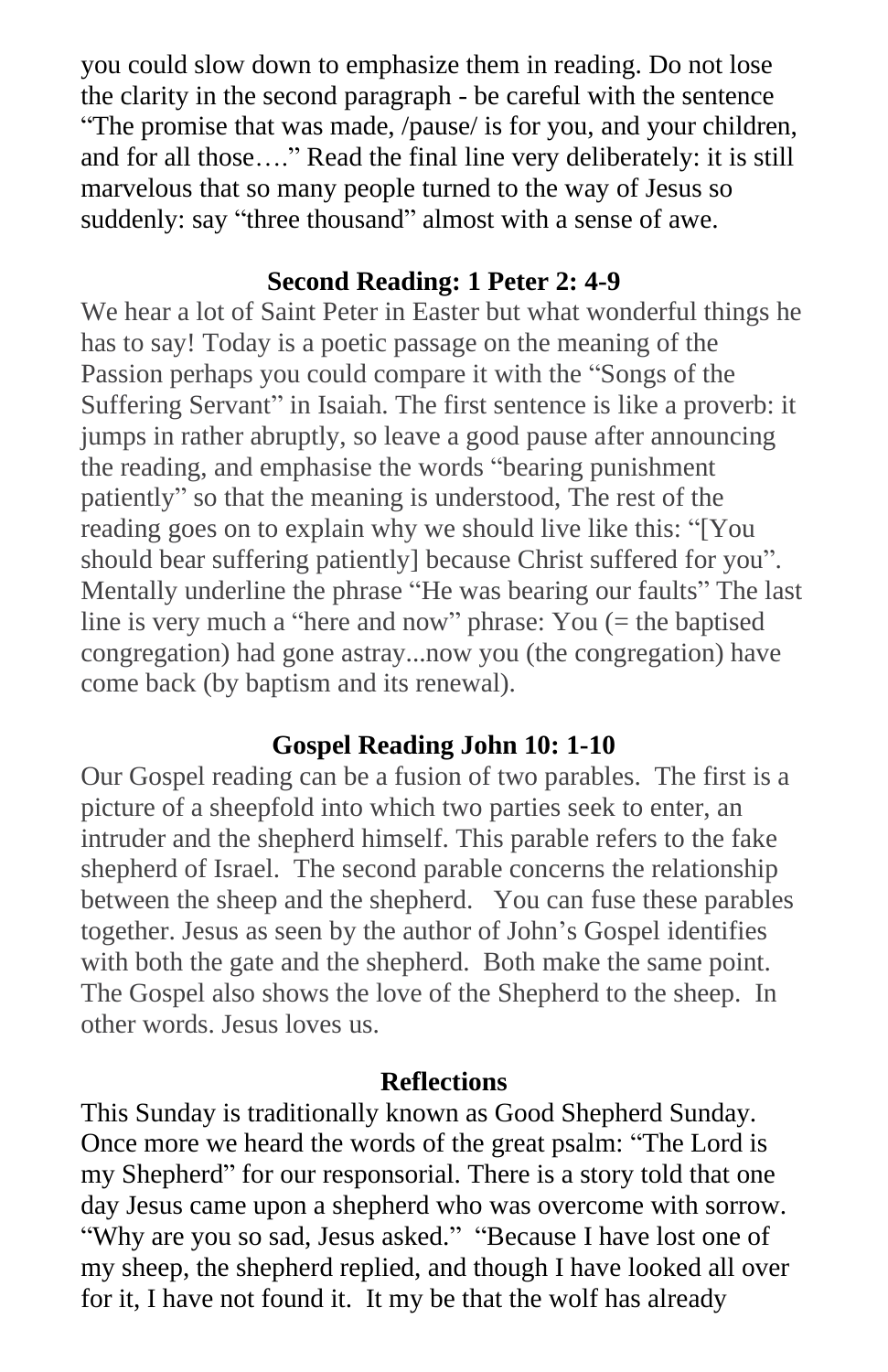devoured it." Then Jesus said, "wait here. I will look for the sheep myself." Then Jesus went into the hills. An hour later, he returned with the sheep. Putting it down at the shepherd's feet he said: "From this day on you must love this sheep more than any other in your flock, for it was lost and now has been found." Our lesson from the second reading, Peter reminds us that we had all gone astray like sheep. But we now have come back to Christ, the shepherd and guardian of our souls. This should remind us that we are all precious to Jesus because He had to go to the trouble of looking for us and finding us.

# **NICENE CREED**

I believe in One God, the Father, the Almighty, Maker of heaven and earth, of all that is seen and unseen.

I believe in one Lord, Jesus Christ, the only Son of God, eternally begotten of the Father, God from God, Light from Light, true God from true God, begotten not made, of one being with the Father. Through Him all things were made. For us and for our salvation He came down from heaven; by

the power of the Holy Spirit He was born of the Virgin Mary, AND BECAME MAN.

For our sake he was crucified under Pontius Pilate; He suffered death and was buried.

On the third day He rose again in fulfillment of the Scriptures; He ascended into heaven and is seated at the right hand of the Father. He will come again in glory to judge the living and the dead, and His kingdom will have no end.

I believe in the Holy Spirit, the Lord and giver of life who proceeds from the Father. With the Father and the Son, He is worshipped and glorified. He has spoken through the prophets. I believe in one, holy, catholic and apostolic church. I

acknowledge one baptism for the forgiveness of sins. I look for the resurrection of the dead and the life of the world to come. Amen.

# **GENERAL INTERCESSION**

# **Celebrant: The Lord is the shepherd who knows each one of his flock by name. Let us offer our prayers to God, trusting in his personal love for us.**

L: Our response is, "Lord hear our prayers"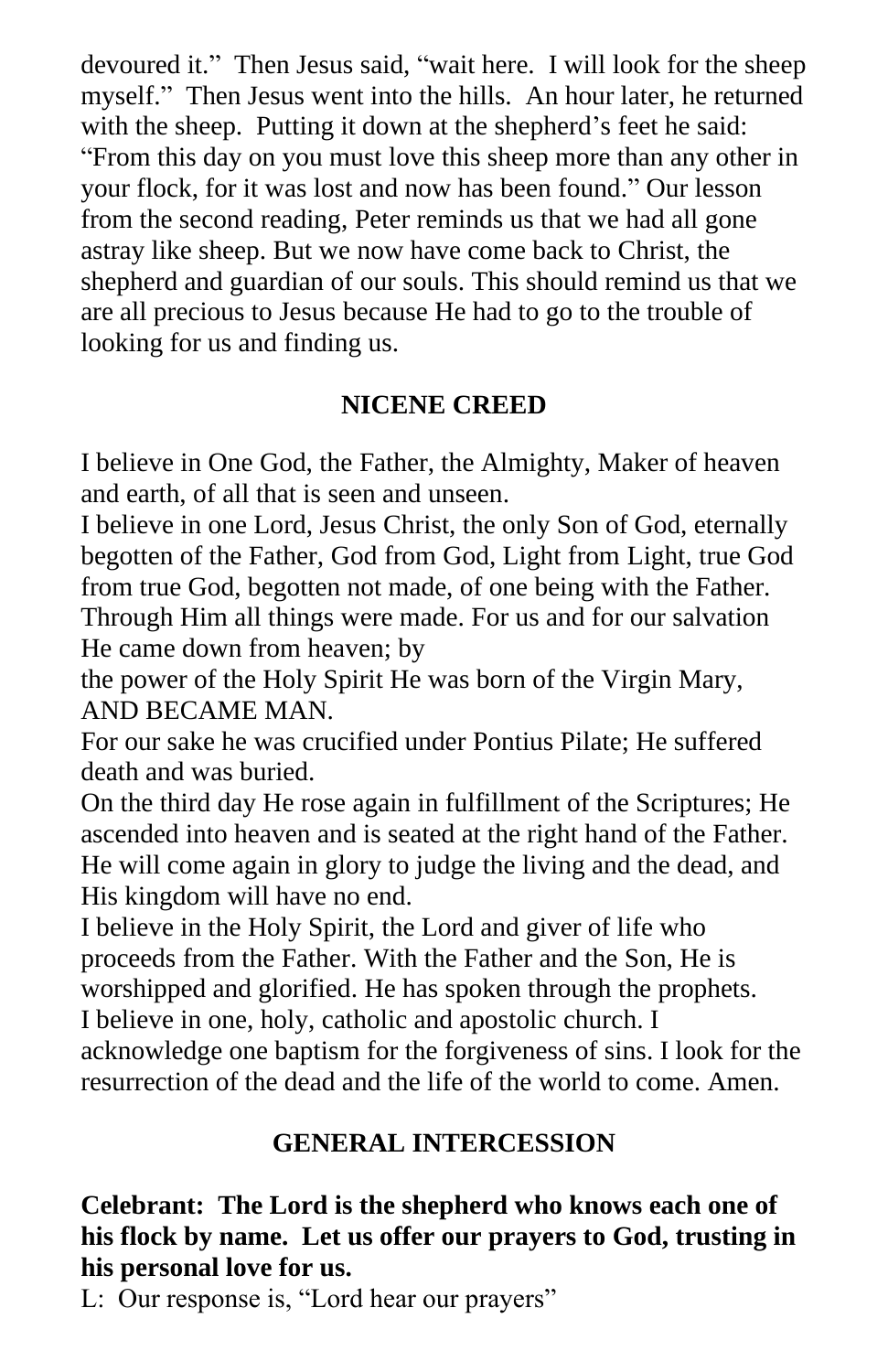L: That our Holy Church may extend the victory of the risen Christ by serving those who walk in the valley of darkness, let us pray to the Lord.

L: That the Lord will raise up more priests and deacons to be shepherd of God's people, let us pray to the Lord.

L: That our Holy Mother Mary continues keeping our parish and our families in her intercession leading us to her Son Jesus let us pray to the Lord.

L: That our young people understand the word to honor as God has described in the commandments that he gave us to love a moral and fruitful life, let us pray to the Lord.

L: That we eradicate Covid-19 so that we may return to weekly worship and true normalcy in our society, let us pray to the Lord

L: That the dead may pass through the gate of the sheepfold and rejoice with the shepherd and guardian of their souls, especially all the deceased members of the LoBue and Bianchi family and Thomas Muse who we remember this morning.

**Celebrant: Most gentle Father, you guide us along the right path; your Son is always there, beside us. Comfort us by granting these prayers, through Christ our Lord.** 

# **OFFERTORY VERSE**

I will appoint over you shepherds after My own heart, who will shepherd you wisely and prudently. Alleluia. Jeremiah 3: 15

# **PRAYER OVER THE GIFTS**

Almighty Father accept this oblation and grant a loving, wise and courageous spirit to all who pastor, minister and teach in Your name. Through all their words and deeds, they may seek Your glory and the increase of Your kingdom. We ask this in the name of Your Son, Jesus Christ, Who lives and reigns with You and the Holy Spirit, one God, for ever and ever.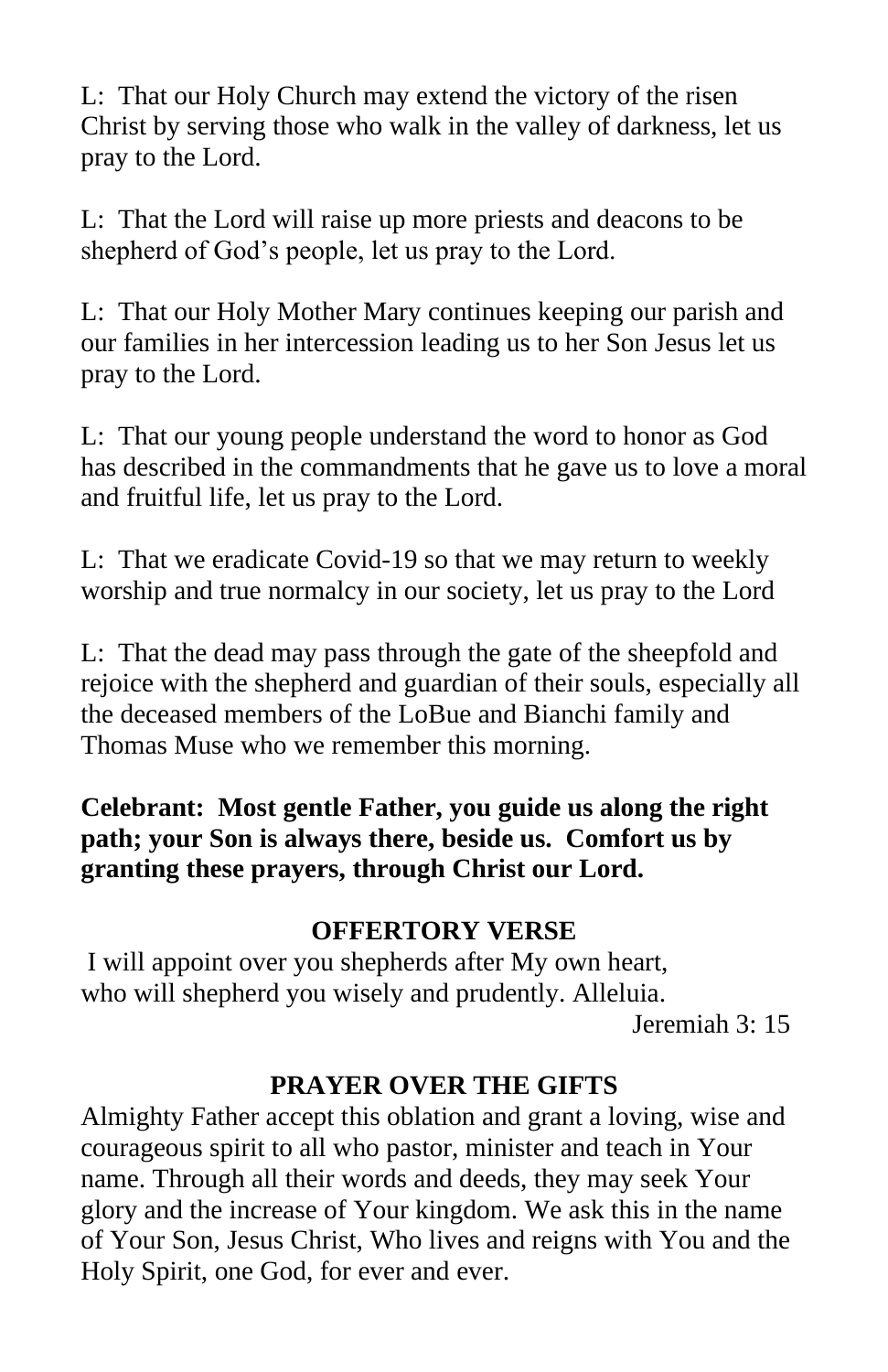## **THE LORD'S PRAYER**

Our Father, Who art in heaven, hallowed be Thy Name; Thy kingdom come, Thy will be done on earth as it is in heaven. Give us this day our daily bread and forgive us our trespasses as we forgive those who trespass against us and lead us not into temptation but deliver us from evil. Amen.

## **ACT OF SPIRITUAL COMMUNION**

Most loving Jesus, I adore You in the Most Blessed Sacrament, in Which You are truly present. I love You above all things and I long for You in my soul. Since I cannot receive You sacramentally, I ask You to come spiritually into my heart and heal my soul. I embrace You and unite myself with You; may I never be separated from You. Inflame my heart with the fire of Your love, my Lord and Savior.

# **COMMUNION VERSE**

Let me live to praise You, may Your edicts give me help. I have wandered like a lost sheep; seek out Your servant, for I do not forget Your commands. Alleluia. Psalm 119: 175-176

# **PRAYER AFTER SPIRITUAL COMMUNION**

Let us pray. [pause briefly] Lord Jesus Christ, You so shepherd Your people that they shall not want. Lead us peacefully to Your green pastures and refresh us beside Your still waters. For us who have shared in the Holy Banquet restore our souls when we go astray and always lead us in the paths of righteousness for Your name's sake. For You live and reign with the Father and the Holy Spirit, one God, for ever and ever.

# **PRAYER IN TIME OF NATIONAL ANXIETY**

Let us pray. I come to You, Lord, in this time of uncertainty and confusion that has gripped our nation. I pray that our leaders and representatives in government are filled with Your peace, strength and courage. May your gifts of wisdom and understanding, fortitude and counsel be sought and utilized by them for the well-being of our country. By their belief and trust in You may they provide capable leadership, promote unity and peace, and be attentive to the concerns of our people. May Your Church provide support and comfort; and help strengthen our hope for peace through our Lord Jesus Christ. Amen.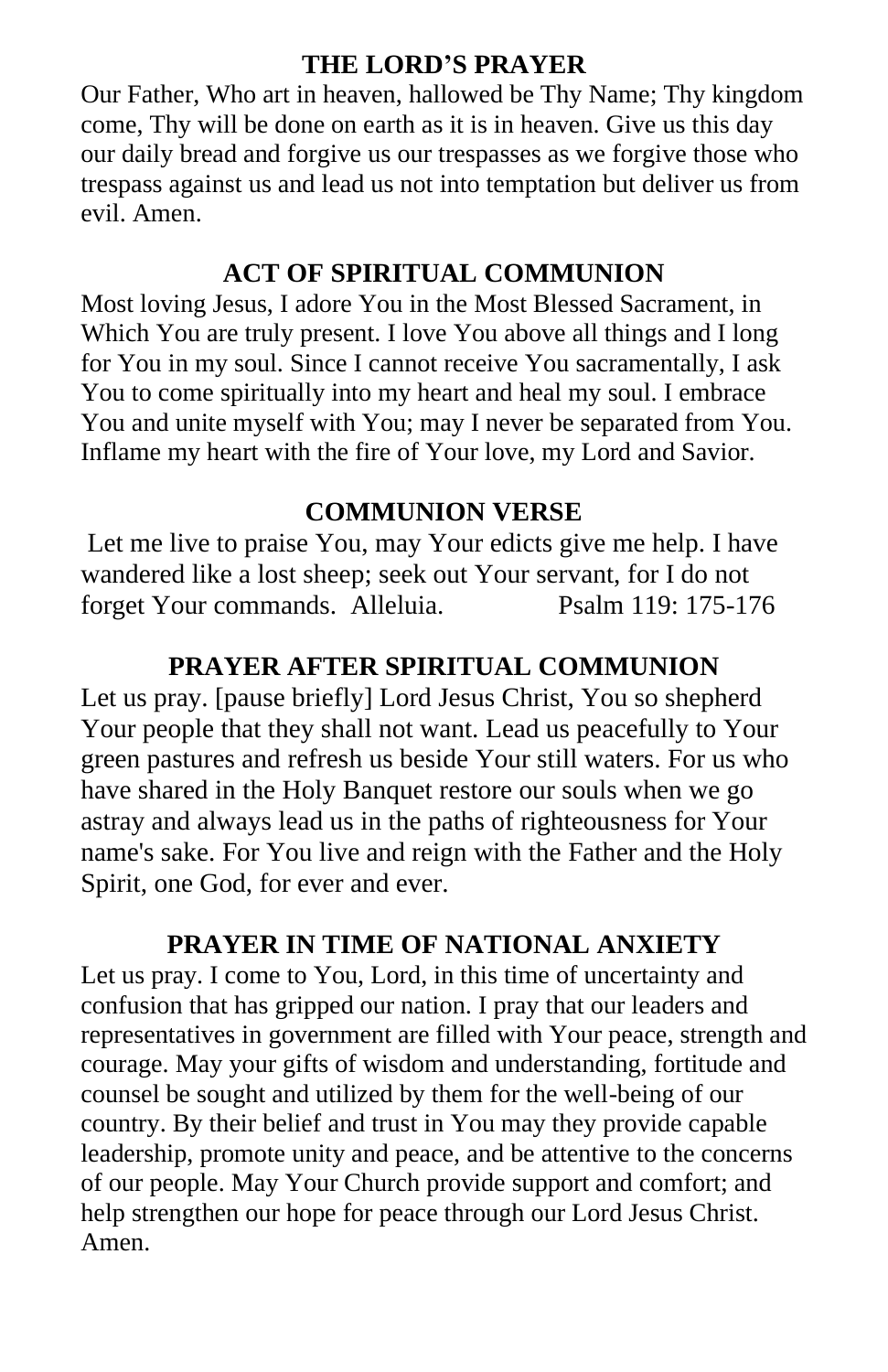### **THE ANGELUS** *ASKING THE INTERCESSION OF OUR BLESSED MOTHER*

V. The Angel of the Lord declared unto Mary, R. And she conceived of the Holy Spirit. Hail Mary … V. Behold the handmaid of the Lord. R. Be it done unto me according to your word. Hail Mary… V. And the Word was made Flesh. R. And dwelt among us. Hail Mary … V. Pray for us, O holy Mother of God, R. That we may be made worthy of the promises of Christ. Let us pray. O Lord, we ask You, pour forth Your grace into our

hearts; that we, to whom the incarnation of Christ, Your Son, was made known by the message of an angel, may by His passion and cross be brought to the glory of His Resurrection. We ask this through the same Jesus Christ, our Lord. Amen. In the name of the Father and of the Son of the Holy Spirit. Amen.

# **This Week**

**Sunday, May 3, 2020 Easter 4** Holy Mass 9:00 A.M. +Deceased members of the LoBue & Biancki Family Int. Claudia LoBue; +Thomas Muse (2nd Ann.) Int. Karyn Muse

# **Sunday, May 10, 2020 Easter 5**

Holy Mass 9:00 A.M. Prayers for the Mothers of our families both living and dead.

These are the recommendations from the Prime Bishop and the Bishops of the church. The Church doors will be open for all the celebrations, but it is recommended to stay home or keep a social distance if attending the liturgy.

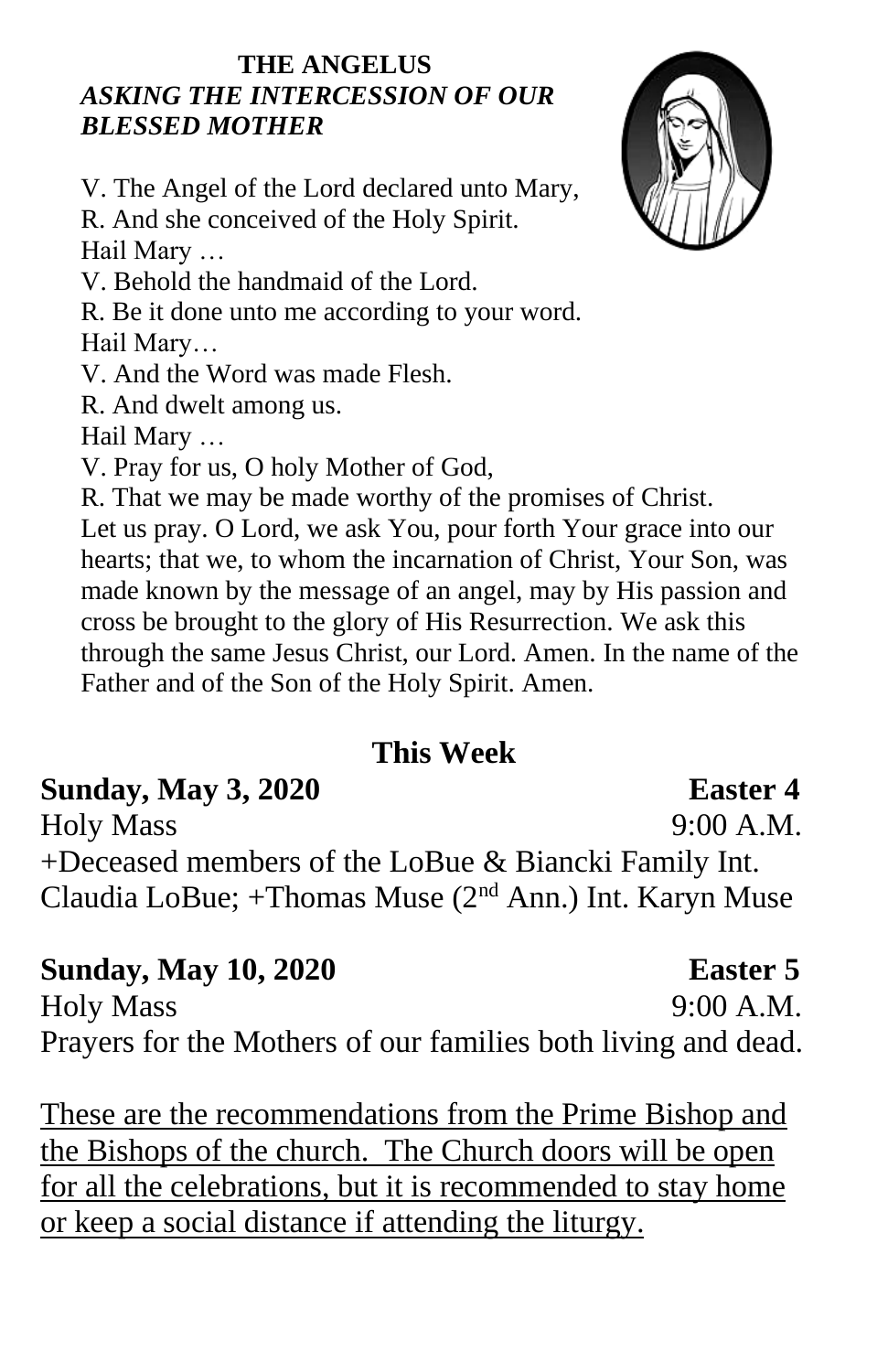Until the sanctions from the Covid -19 Virus is lifted and we return to normal activities, there will only be one Sunday Mass to be celebrated at 9:00 A.M. The 11:00 A.M. will not be celebrated. Again, it is recommended to stay home.

|   |                       |                  |                  |             |                  |                       |                       |                       | THIEF<br><b>BRIGAND</b><br>SHEEPFOLD                 |
|---|-----------------------|------------------|------------------|-------------|------------------|-----------------------|-----------------------|-----------------------|------------------------------------------------------|
|   |                       |                  |                  |             |                  |                       |                       |                       | <b>FLOCK</b><br><b>GATEKEEPER</b><br><b>SHEPHERD</b> |
|   |                       |                  |                  |             |                  |                       |                       |                       | PARABLE PASTURE<br><b>STRANGER</b>                   |
|   |                       |                  |                  |             |                  |                       |                       |                       | <b>STEAL</b><br>KILL<br>LIFE                         |
|   |                       |                  |                  |             |                  |                       |                       |                       |                                                      |
| К | S                     | R                | А                | E           | C                | V                     | Ε                     |                       |                                                      |
| E | В                     | А                | P                | В           | о                | K                     | E                     | А                     |                                                      |
| т | Ε                     | E                | F                |             | L                | F                     | н                     | Ε                     |                                                      |
| А | F                     | н                | c                | Ε           | F                | Ε                     | S                     | T                     |                                                      |
| G | R                     | Ε                | G                | N           | А                | R                     |                       | S                     |                                                      |
|   | R<br>E<br>P<br>Ε<br>Ε | U<br>Ε<br>Ε<br>А | т<br>P<br>т<br>R | S<br>н<br>N | A<br>н<br>G<br>Ε | P<br>E<br>А<br>E<br>K | Ε<br>N<br>c<br>Ε<br>F | D<br>L<br>o<br>F<br>P | R<br>E<br>Ε<br>P<br>E                                |

# **Fourth Sunday Easter Word Search**

# **Graduates**

 Although we are at a quarantine lockdown, Holy Family still wants to honor the 2020 High School and College Graduates. Please send Fr. Bruce your name and a list of awards and school achievements.



# **2020 Convo Update**

Due to the uncertainty when Mercyhurst University will be reopened, it was decided during the organizing committee teleconference meeting last Sunday. that the 2020 National Youth Convocation scheduled this July will be postponed until next year.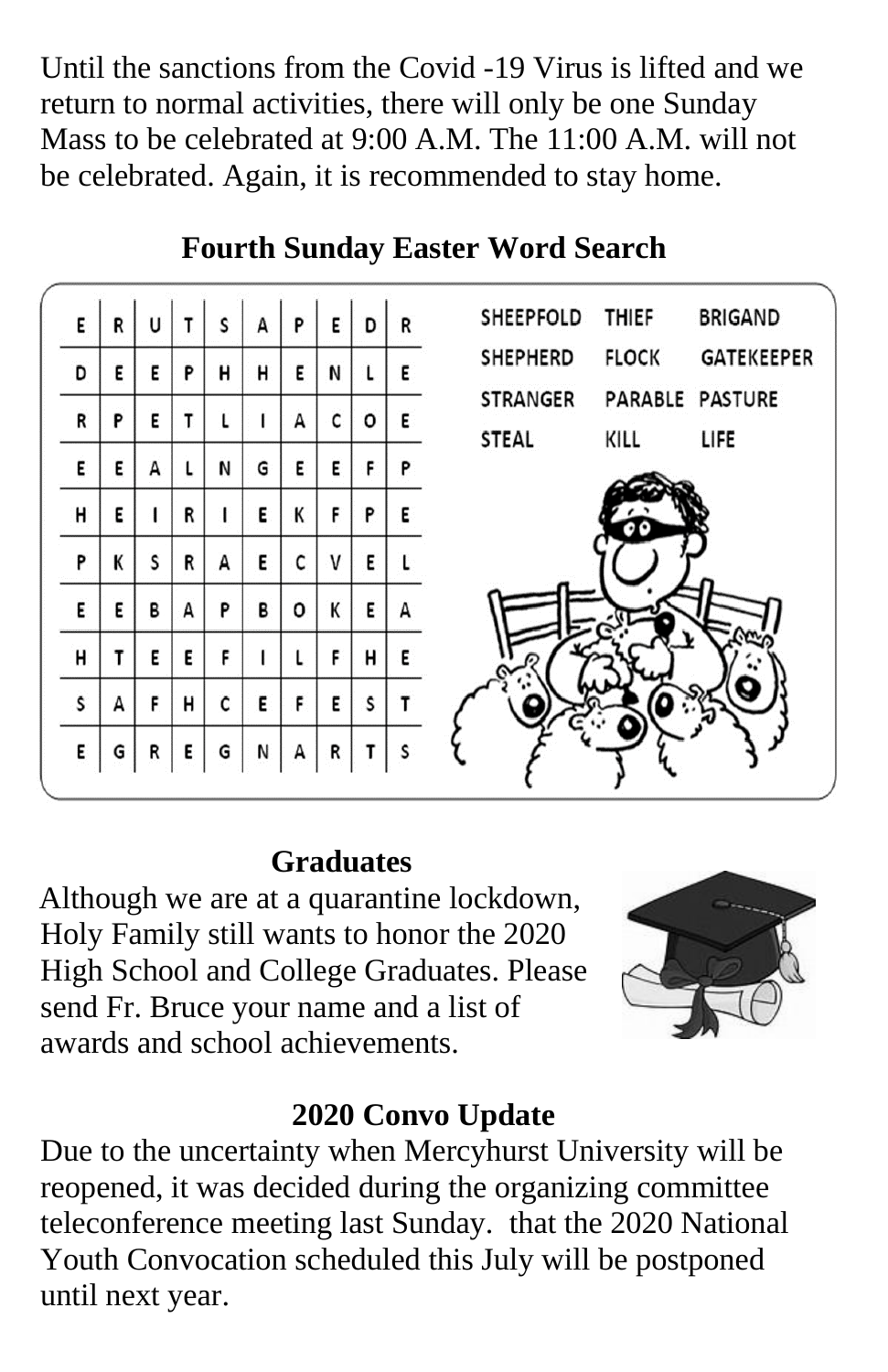# **Parish Stewardship**

 These have been difficult days for many of us. Some have been laid off from their jobs. Hopefully we get back to our normal lives and importantly back to worship, hearing the Word of God and receiving the Holy Eucharist. Easter just wasn't the same this year. We missed our rituals and liturgies. Due to the current mandates issued in our country and state, our parish lost valuable fundraising events which are necessary to our everyday expenses. Even though you haven't been able to worship each Sunday, home worship bulletins have been made available on our website, and your weekly financial donations are needed. Continue to fill each weekly envelope as if you were attending Mass every Sunday. You can send in your donations through the mail or hold onto to them until we resume our Sunday obligations. This is also a part of our discipleship, stewardship. Most importantly though, be safe and follow the guidelines so we can eradicate this contagious virus. Let us keep praying for each other for we are all family.



# **Polish National Union of America**

Contact Henrietta Kleckner Branch 132 Secretary @ 724.863.6715 for information and applications.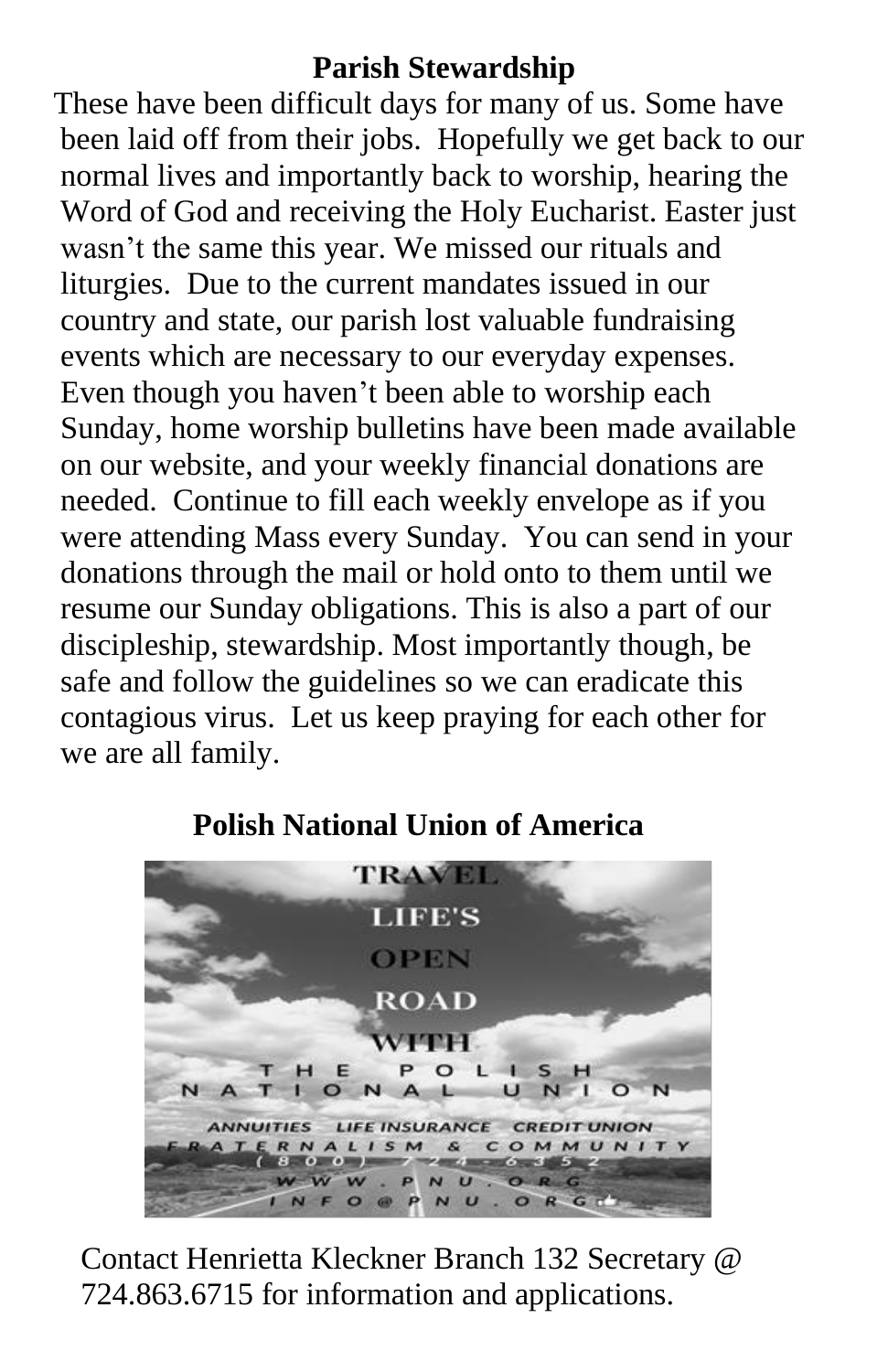*The month of May is dedicated to our Holy Mother. May our Holy Mother during these trying times intercede for our families and parish. Pray this Litany each day during the Month of May in lieu of the Wednesday services.*



# **Litany to the Blessed Virgin Mary**

C: Lord, have mercy. Christ have mercy. Lord, have mercy; **R**: **Have mercy on us.**

C: Christ hear us. Christ graciously hear us. God, the Father of Heaven: **R: Have mercy on us.** 

C: God, the Son, Redeemer of the world, God, the Holy Spirit, Holy Trinity, One God, **R: Have mercy on us.**

C: Holy Mary, Holy Mother of God, Holy Virgin of virgins, **R: Pray for us.**

C: Mother of Christ, Mother of divine grace, Mother most pure, **R: Pray for us.**

C: Mother most chaste, Mother inviolate, Mother undefiled, **R: Pray for us.**

C: Mother most amiable, Mother most admirable, Mother of our Creator. **R: Pray for us.**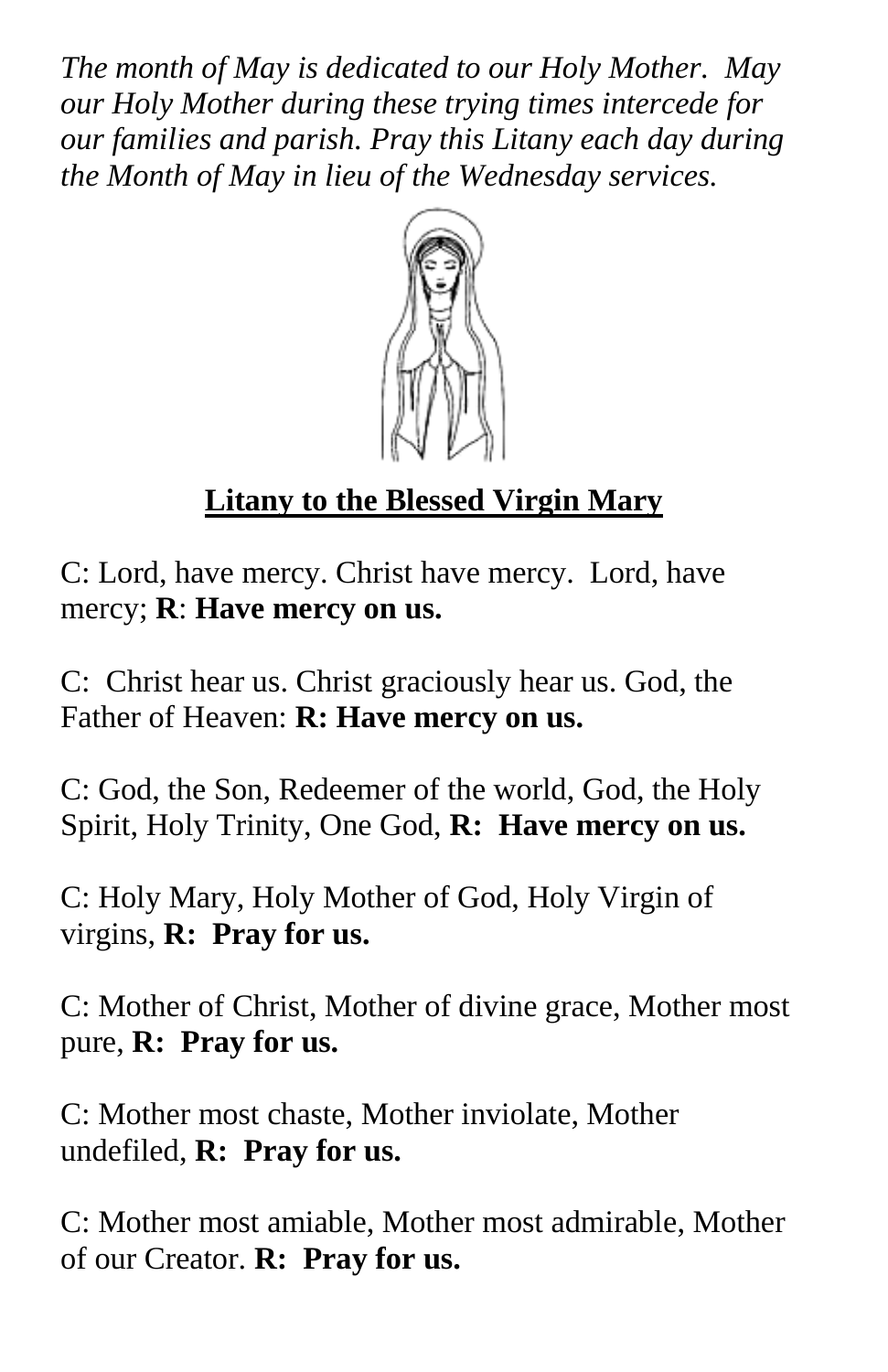C: Mother of our Savior, Mother of good counsel, Virgin most prudent, **R: Pray for us.**

C: Virgin most venerable, Virgin most renowned, Virgin most powerful, **R: Pray for us.**

C: Virgin most merciful, Virgin most faithful, Mirror of justice, **R: Pray for us.**

C: Seat of wisdom, Cause of our joy, Spiritual vessel, **R: Pray for us.**

C: Vessel of honor, Singular vessel of devotion, Mystical rose, **R: Pray for us.**

C: Tower of David, Tower of ivory, House of gold, **R: Pray for us.**

C: Ark of the Covenant, Gate of Heaven, Morning star, **R: Pray for us.**

C: Health of the sick, Refuge of sinners, Comforter of the afflicted, **R: Pray for us.** 

C: Help of Christians, Queen of Angels, Queen of Patriarchs, **R: Pray for us**.

C: Queen of Prophets, Queen of Apostles, Queen of Martyrs, **R: Pray for us.**

C: Queen of Confessors, Queen of Virgins, Queen of all Saints, **R: Pray for us.**

C: Queen conceived without sin, Queen of our nation, Queen of peace, **R: Pray, for us.**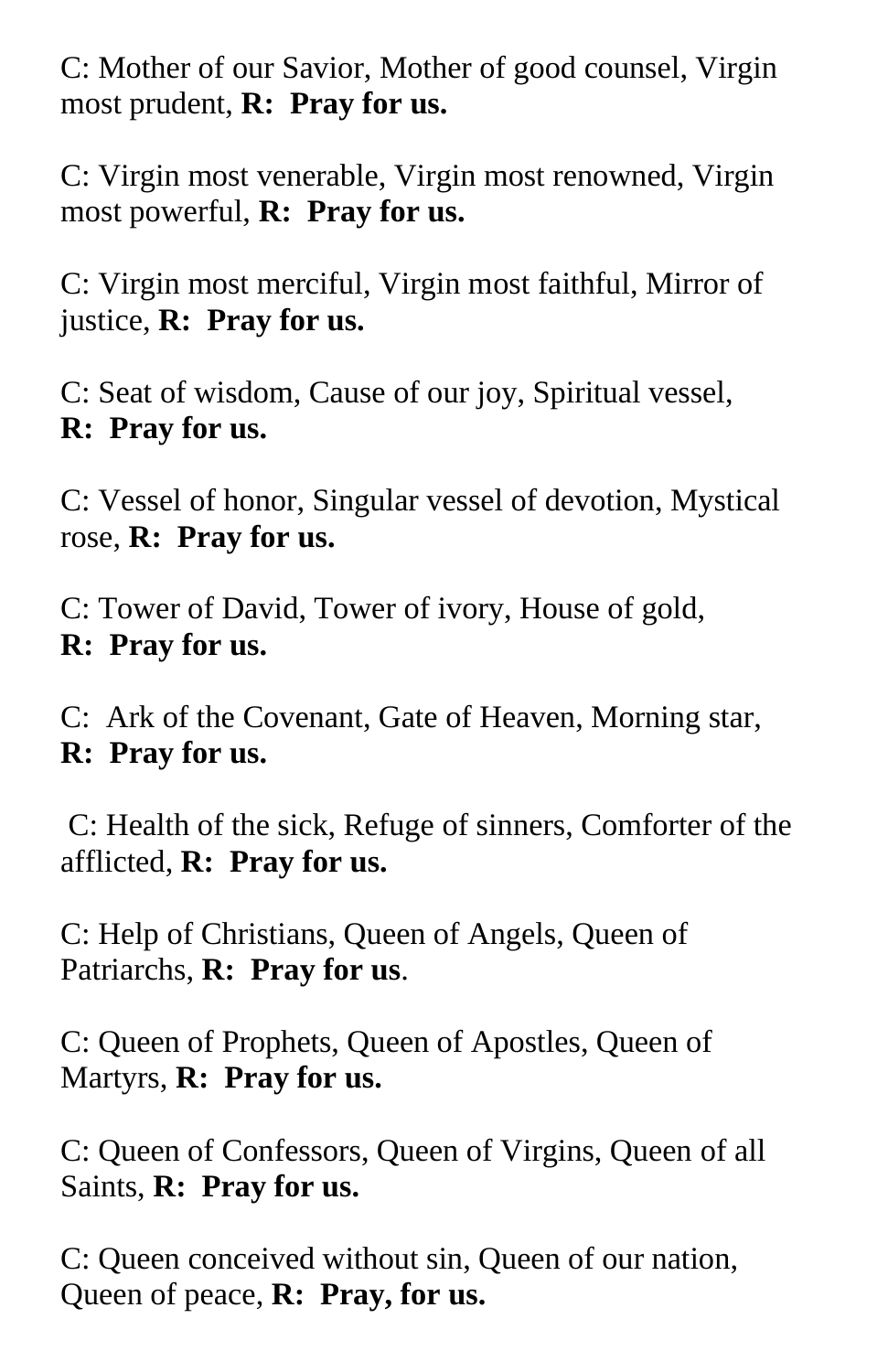C: Lamb of God, who takes away the sins of the world, spare us, O Lord, **R: Spare us, O Lord.**

C: Lamb of God, who takes away the sins of the world, graciously hear us, O Lord, **R: Graciously hear us, O Lord.** 

C: Lamb of God, who takes away the sins of the world, have mercy on us, **R: Have mercy on us.**

C: Lord, have mercy, Christ, have mercy, have mercy on us, R: **Have mercy on us.**



**The Lord's Prayer**

Our Father, which art in heaven, hallowed be Thy Name. Thy Kingdom comes. Thy will be done on earth, as it is in heaven. Give us this day our daily bread. And forgive us our trespasses, as we forgive those who trespass against us and lead us not into temptation but deliver us from evil. For Thine is the kingdom, the power, and the glory, for ever and ever. Amen

# **The Hail Mary**

Hail Mary, Full of Grace, The Lord is with thee. Blessed art thou among women, and blessed is the fruit of thy womb, Jesus.

Holy Mary, Mother of God, pray for us sinners now, and at the hour of death. Amen.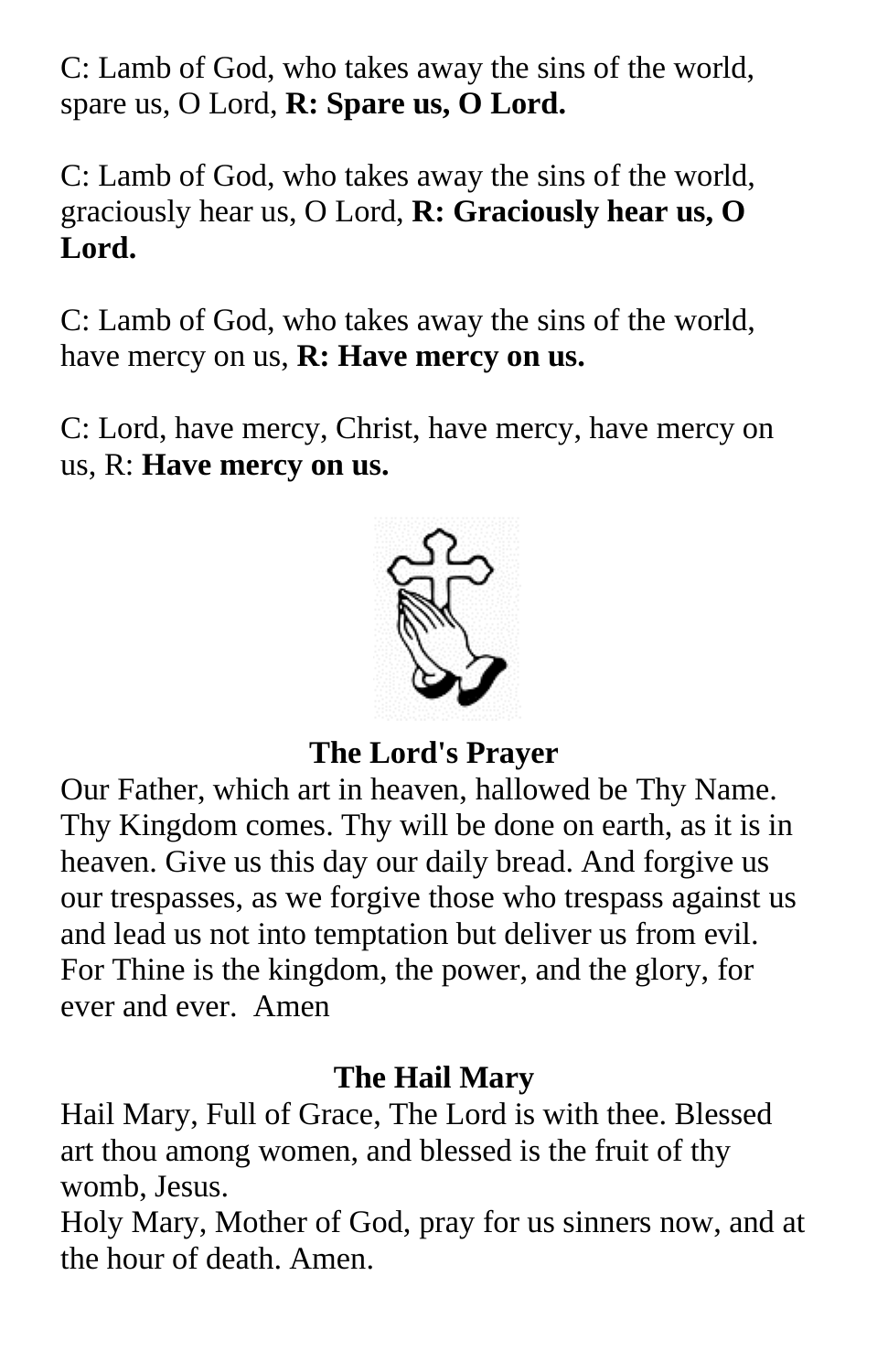# **Doxology**

Glory be to the Father and to the Son, and to the Holy Spirit.

As it was in the beginning, is now, and ever shall be, world without end. Amen.

# **ANTIPHON: "Under Your Protection"**

Under your protection, under your protection, we would refuge take, Blessed mother of our Savior. Mother we entreat you, Mother we entreat you, turn not from the need of your children.

But from all evils about us, But from all evils about us, Mother ever protect us. Virgin most gracious, gracious and most blessed.

O Mother, O Mother, O Mother dearest, Mother who pleads for us, Thou who prays for us, Mother, our help and comfort. With thy Son, now pray, unites us, Unto thy Blessed Son, pray entrust us, Unto thy blessed Son, pray commit us, O Mother. O Mother, O mother dearest, Mother who pleads for us, Thou who prays for us, Mother, our help and comfort.

C: Pray for us, O holy Mother of God.

# **R: That we may be made worthy of the promises of Christ.**

# **Closing Prayer**

Grant, we beseech Thee, O Lord God, unto us Thy servants, that we may rejoice in continual health of mind and body; and, by the glorious intercession of blessed Mary ever Virgin, may be delivered from present sadness, and enter into the joy of Thine eternal gladness. Through Christ our Lord. Amen.